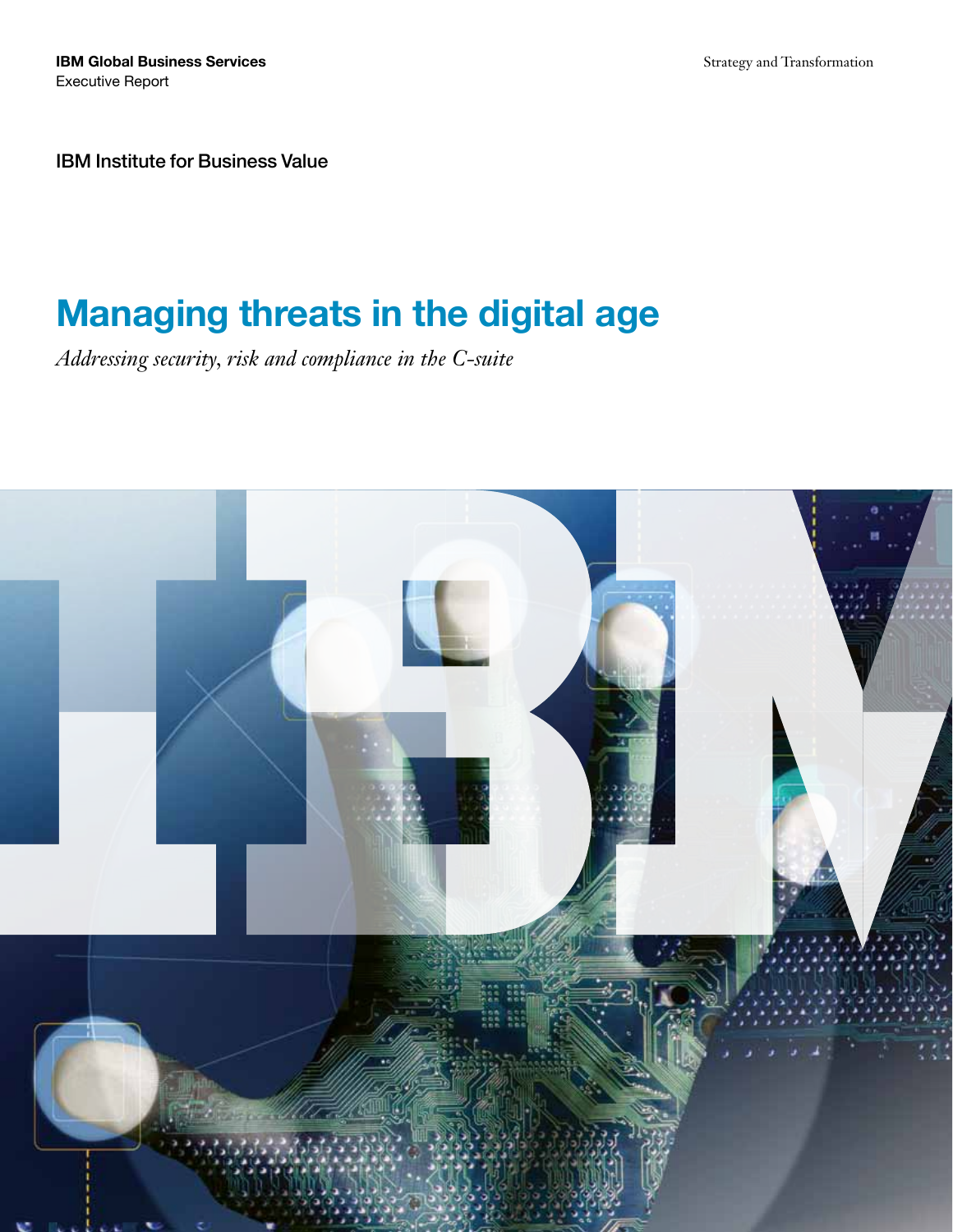## IBM Institute for Business Value

IBM Global Business Services, through the IBM Institute for Business Value, develops fact-based strategic insights for senior executives around critical public and private sector issues. This executive report is part of an ongoing commitment by IBM Global Business Services to provide analysis and viewpoints that help companies realize business value. You may contact the authors or send an e-mail to *iibv@us.ibm.com* for more information. Additional studies from the IBM Institute for Business Value can be found at *ibm.com/iibv*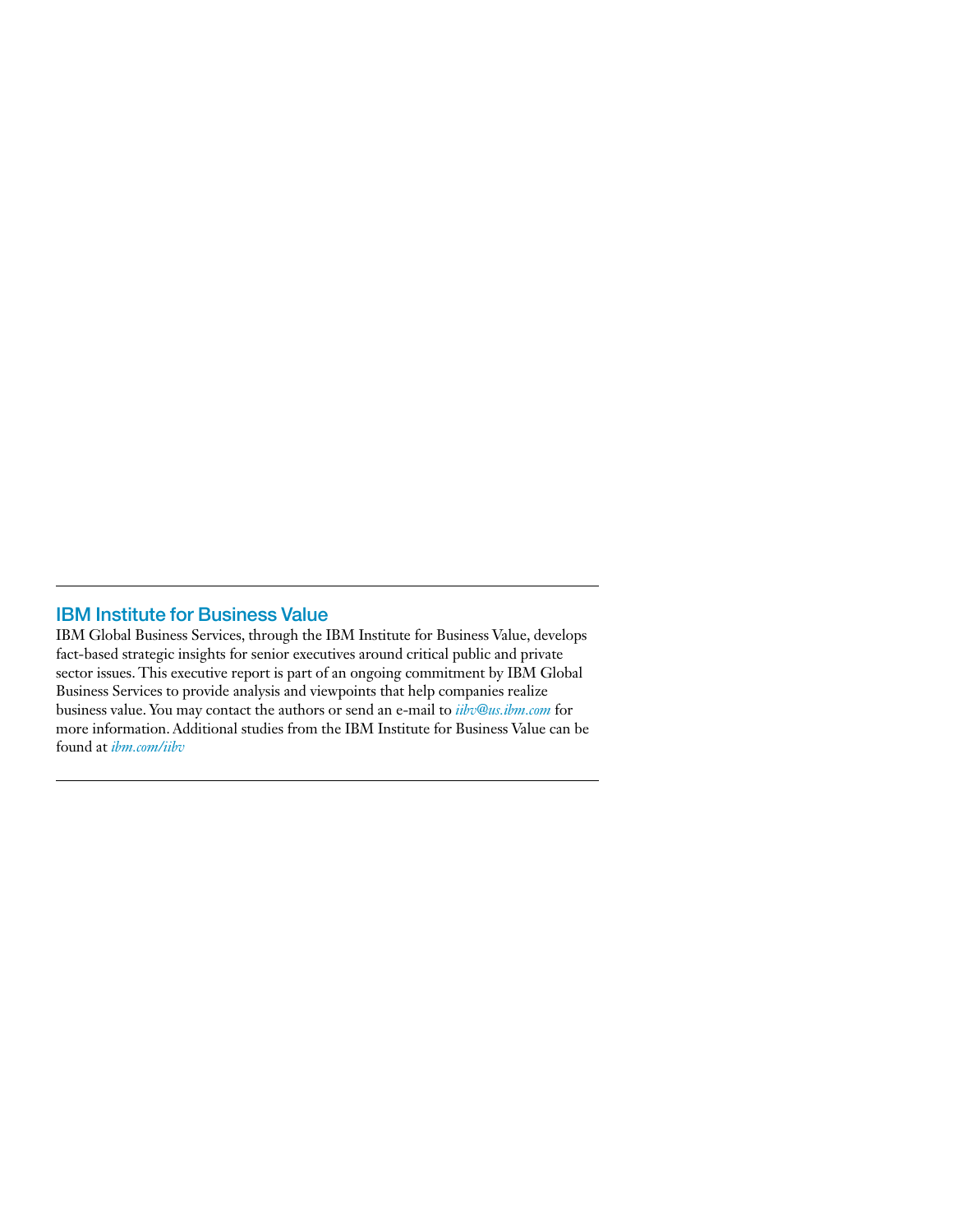*By John Lainhart, Steve Robinson and Marc van Zadelhoff* 

# Recent media attention has highlighted the

proliferation of security breaches affecting enterprises across numerous industries. These security failures have not only resulted in significant expense to the affected enterprises, but have significantly damaged consumer trust and brand reputation. No longer relegated to the domain of the IT organization, the topic of security is now unquestionably a C-suite priority. Organizations need to move toward a more systematic and proactive approach to addressing security threats and managing compliance requirements in today's information-driven economy.

As the world becomes more digitized and interconnected, the door to emerging threats and leaks has opened wider. Today, there are billions of RFID tags for items including products, passports, buildings and animals. With more than two billion Internet users and cellular phone subscriptions passing the 5 billion mark at the end of 2010, nearly one in three people worldwide surf the Internet.<sup>1</sup> More than 50 billion objects are expected to be digitally connected by 2020, including cars, appliances and cameras.<sup>2</sup> Intensifying this complex mix, the amount of digital information created and replicated in the world will grow to an almost inconceivable 35 trillion gigabytes by 2020.3

Not only has the amount of data increased, but the corresponding value of digital assets has increased as well. Sensitive customer information, intellectual property and even the control of key machinery are all increasingly found in electronic formats. Attacks that affect these assets are much more

likely to have a material impact on the entire organization, as opposed to simply the IT department. Take, for example, the Stuxnet virus, which caused process controllers responsible for refining uranium to be altered, and degraded the ability to safely process and control this highly dangerous material.4 This incident demonstrates that targeted action against an organization's technological infrastructure can clearly impact critical operations.

Even more pressing than the undeniable proliferation of data, devices and connections, other factors are making it critical for enterprises to change how they manage security and compliance. The valuable data embedded within organizations is a target of people who attack systems, whether for criminal reasons such as economic gain, personal reasons such as revenge or frustration, or political reasons such as terrorism. The damage to information and information processing infrastructure is occurring more often and with a high degree of "professionalism" in increasingly organized ways.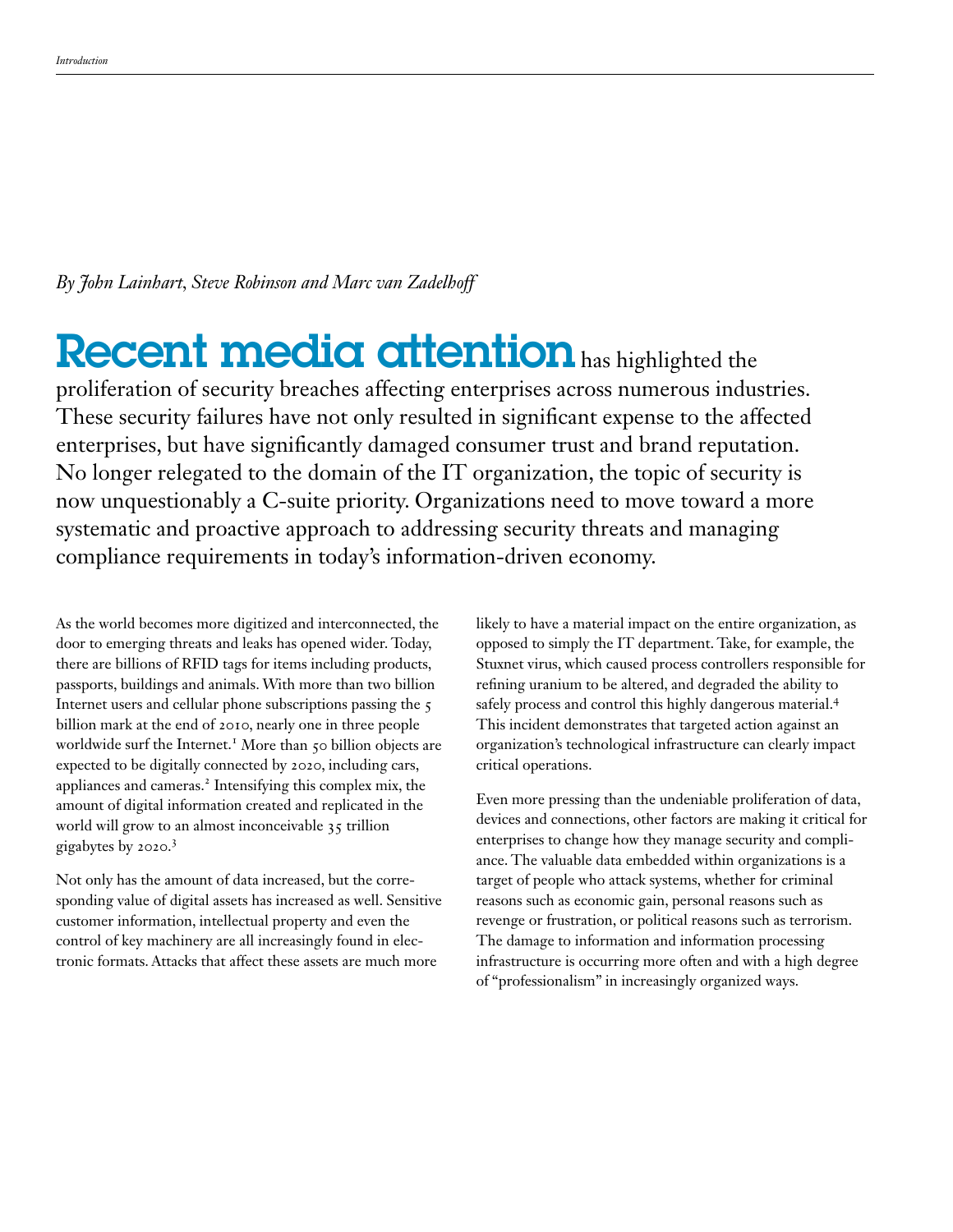So it has become more important, yet more difficult, to secure and protect critical information and related assets. Security has quickly ascended the attention scale and is undeniably an emerging C-level issue, whether it's the CMO evaluating the potential risk to the brand, the CFO understanding the financial implications of adverse events or the COO assessing the impact of IT systems disruptions on ongoing operations. Developing *security intelligence* – the ability to proactively predict, identify and react to potential threats – will take on a new priority in the digital age.

#### Security challenges are greater than ever

With the increase in data, devices and connections, security challenges are increasing in number and scope. They fall into three major categories: external threats, internal threats and compliance requirements.

#### **External threats**

We have recently seen a proliferation of external attacks against major companies and government organizations. In the past, these threats have come from individuals working independently. However, these attacks have become increasingly more coordinated, and launched by groups ranging from criminal enterprises to organized collections of hackers or "hacktivists," to criminal enterprises and even state-sponsored entities. Attackers' motivations are no longer limited to seeking profit, but sometimes can include prestige or espionage. These attacks have targeted ever-more critical organizational assets, including customer databases, intellectual property and even physical assets that are driven by information systems.

These external attacks have significant financial consequences. For example, the release of customer data from Epsilon compromised the email addresses of millions of consumers and directly affected numerous corporate clients. The costs of

initial clean-up and longer-term litigation risks is estimated in the hundreds of millions of dollars.<sup>5</sup> Many other companies in the financial services, media and entertainment, retail and telecommunications industries have recently reported similar types of breaches of customers' personal and financial information, each resulting in notable IT, legal and regulatory costs.

#### **Internal threats**

In many situations, breaches in information security are not perpetuated by external parties, but by insiders. Insiders today can be employees, contractors, consultants and even partners and service providers. These breaches range from careless behavior and administrative mistakes (such as giving away their passwords to others, losing back-up tapes or laptops or inadvertently releasing sensitive information), to deliberate actions taken by disgruntled employees.

These actions can be as dangerous as external attacks. In one situation, the Wikileaks incident, which involved the unauthorized release of classified records, has reportedly cost the U.S. government millions of dollars and damaged relations with foreign governments around the world.<sup>6</sup>

#### **Compliance requirements**

Enterprises are being asked to address a steadily increasing number of national, industry and local mandates related to security that each have their own standards and reporting requirements. The many examples include: U.S. Sarbanes-Oxley (SOX), J-SOX, COSO, COBIT, various ISO/IEC international standards, U.S. HIPAA/HITECH, EU Privacy Directive, India Data Security and Privacy Standards, PCI DSS and BASEL II*.* Following these mandates often takes a significant amount of time and effort to prioritize issues, develop appropriate policies and controls, and monitor compliance.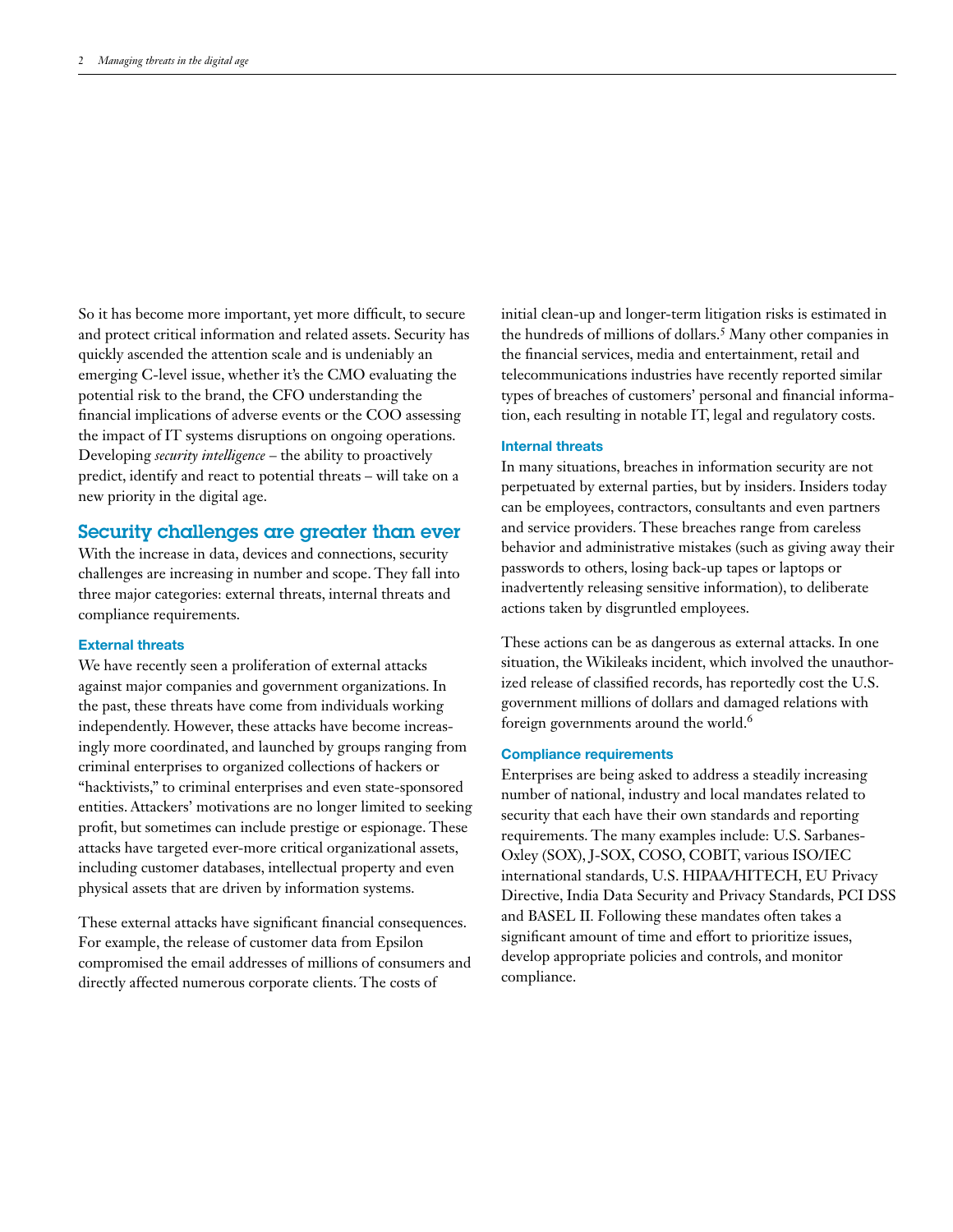## C-suite priorities are feeling the impact

Threats and compliance requirements will have a significant impact on the ability of individuals in the C-suite to deliver on their key priorities. As technology plays an increasingly important role, the challenges associated with information security go well beyond the province of the CIO. Our discussions with more than 13,000 C-suite executives since 2008 show that each member of the executive team is impacted by security issues (see Figure 1).

Although different C-suite executives do need to have higher priorities for some security challenges than others, enterprises cannot afford to ignore the need to act in a cohesive way to address today's security risks. Responsibilities for security issues that may have been more clearly delineated in the past now overlap organizational silos, as does the potential damage if things go wrong.

For example, Chief Marketing Officers (CMOs) focusing keenly on brand enhancement could find themselves at risk of losing customer trust and brand reputation if security violations result in the loss of personal information. Unquestionably, this would be a prime risk for any enterprise and a tarnished reputation would require action by the entire C-suite.

Examples of security risks managed primarily by other members of the boardroom include:

*• Chief Executive Officers (CEOs)* need to be concerned about whether their intellectual property and business sensitive data are subject to misappropriation by insiders or outside parties. These types of intrusions can have significant impact in terms of potential loss of market share and reputation, operational risks associated with regulatory shutdowns and potential criminal charges.

|                        | <b>CEO</b>                                                                                          | CFO/COO                                                             | <b>CIO</b>                                                                      | <b>CHRO</b>                                                      | <b>CMO</b>                                                         |
|------------------------|-----------------------------------------------------------------------------------------------------|---------------------------------------------------------------------|---------------------------------------------------------------------------------|------------------------------------------------------------------|--------------------------------------------------------------------|
| <b>CxO</b><br>priority | Maintain<br>competitive<br>differentiation                                                          | • Comply with<br>regulations                                        | • Expand use of<br>mobile devices                                               | • Enable global labor<br>flexibility                             | • Enhance the brand                                                |
| Security risks         | • Misappropriation of<br>intellectual property<br>Misappropriation of<br>business sensitive<br>data | Failure to address<br>regulatory<br>requirements                    | • Data proliferation<br>• Unsecured<br>endpoints and<br>inappropriate<br>access | • Release of sensitive<br>data<br>• Careless insider<br>behavior | • Stolen personal<br>information from<br>customers or<br>employees |
| Potential<br>impact    | • Loss of market<br>share and<br>reputation<br>Criminal charges                                     | • Audit failure<br>• Fines, restitutions<br>and criminal<br>charges | $\bullet$ Loss of data<br>confidentiality.<br>integrity and/or<br>availability  | • Violation of<br>employee privacy                               | • Loss of customer<br>trust<br>• Loss of brand<br>reputation       |

Source: Over 13,000 face-to-face executive interviews conducted as part of IBM Institute for Business Value C-level studies.

*Figure 1:* Addressing security and compliance needs is a priority across the C-suite.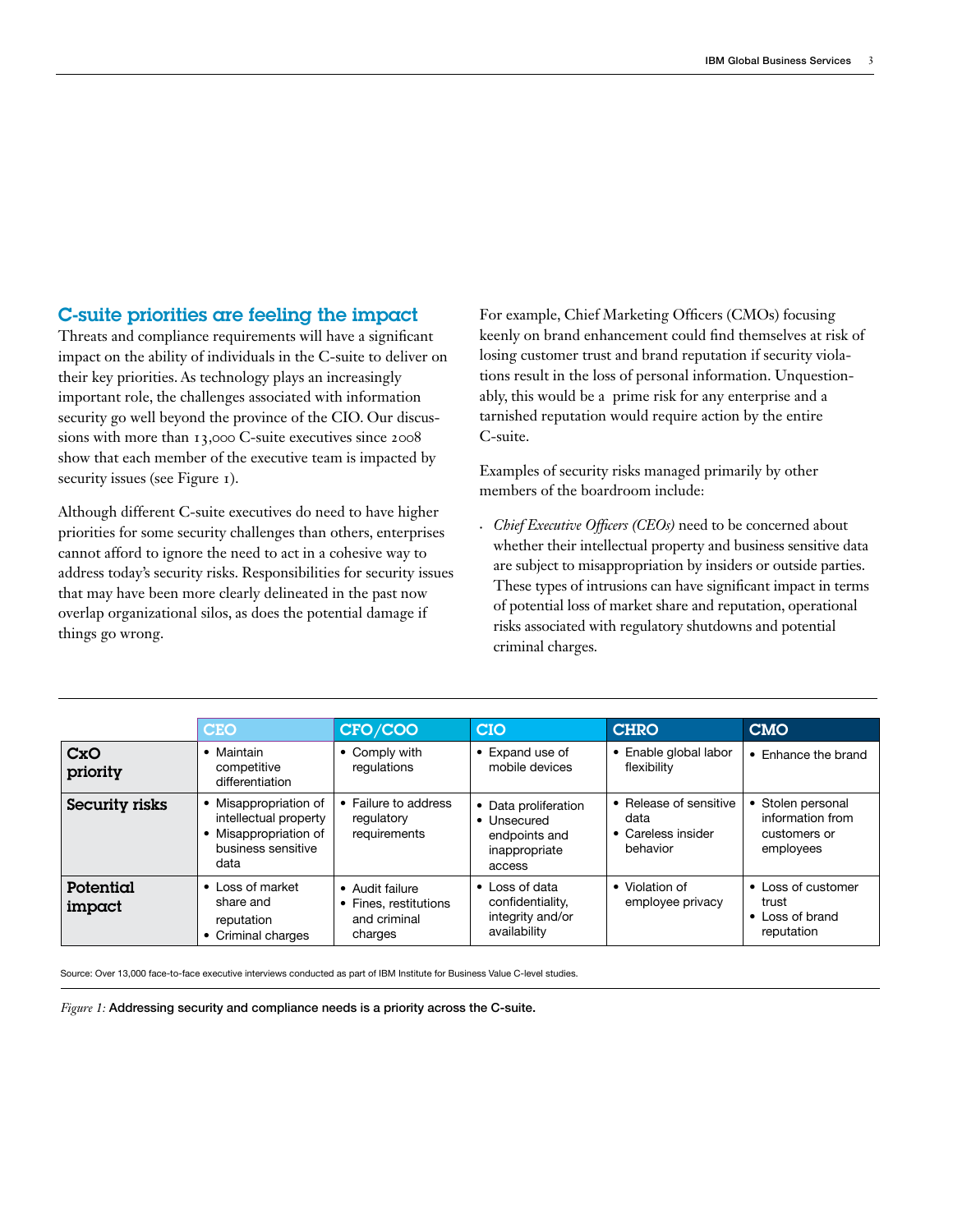- *Chief Financial Officers (CFOs)* particularly need to address regulatory guidelines. Failure to comply with the security provisions of these guidelines could result in audit failure and resulting penalties for organizations, as well as criminal charges for themselves and their organizations.
- *• Chief Information Officers (CIOs)* looking to increase organizational flexibility and mobility have to address challenges regarding data proliferation, the increase in the number of unsecured endpoints and inappropriate access to data. Any of these issues could result in the loss of data confidentiality, integrity or availability.
- *Chief Human Resource Officers (CHROs)*, as they move to increase the flexibility of their labor forces, need to be aware of the potential for the release of sensitive data, as well as potentially careless insider behavior that could result in the violation of employee privacy.

In short, security issues are no longer the sole responsibility of the CIO, nor can they just be delegated to a Chief Information Security Officer. They require attention and action from the entire C-suite.

## Building "security intelligence" in waves

To address both the proliferation and magnitude of risks, organizations need to consider a more automated, proactive approach to security. In short, they need to incorporate *security intelligence* as an essential part of the business. This requires a comprehensive approach involving a range of issues, such as physical security, data classification, employee awareness and control.

In many organizations, security intelligence evolves across three levels. These represent a shift from manual approaches to the use of increasingly automated processes for identifying, tracking and addressing threats. The trend is toward more proactive anticipation of security issues rather than reactive approaches (see Figure 2).





*Basic* – Organizations focus on employing perimeter protection, which regulates both physical and virtual access. Perimeter protection provides input into manual reporting of incidents and violations. Enterprises at the Basic level are deploying firewalls, antivirus, access control and manual reporting, which are valuable first steps. However, they operate in a reactive and manual operating mode with little insight on their actual security posture.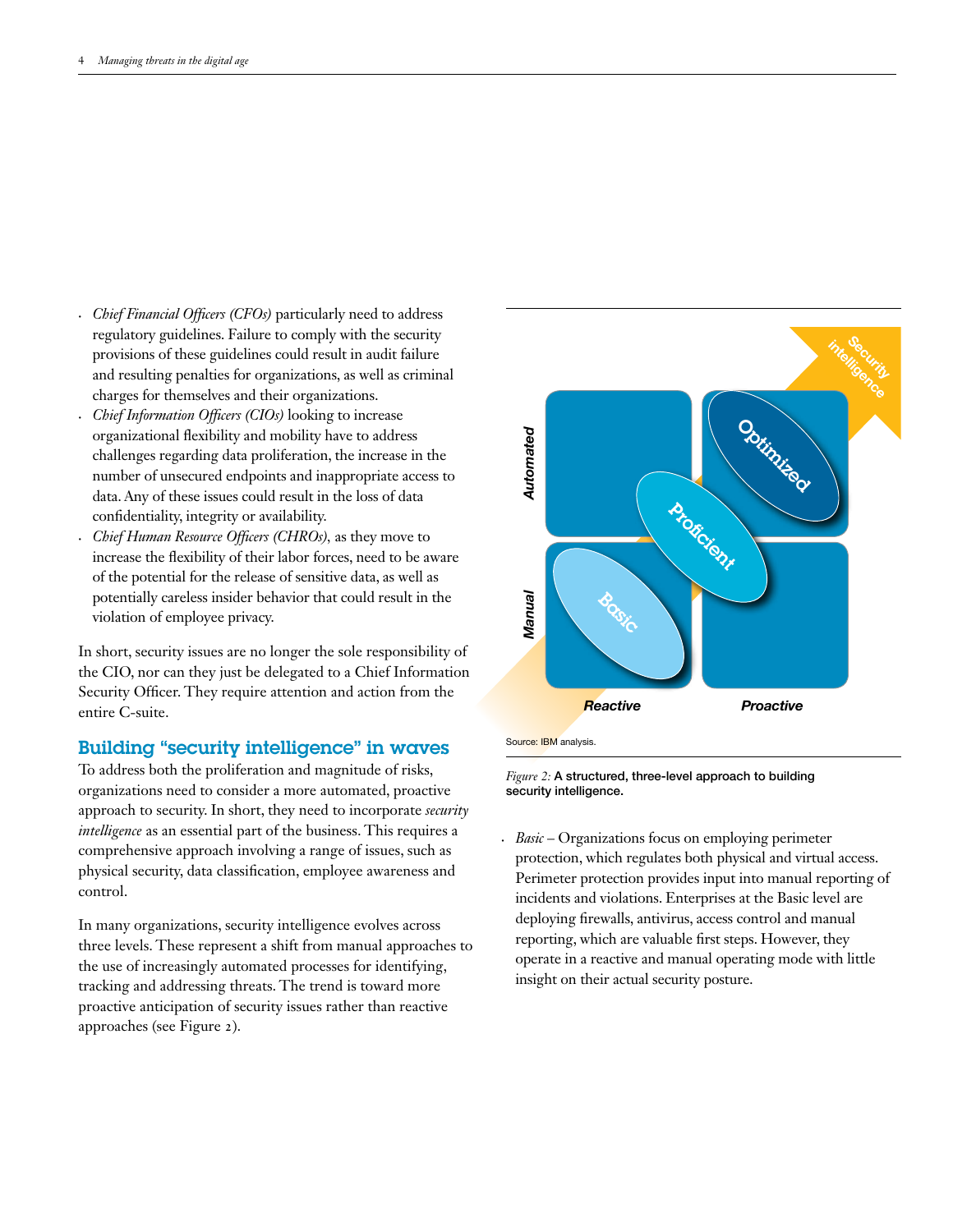- *Proficient* Security is layered into the fabric of IT applications and business operations. This wave includes incorporating security into key applications, databases and business processes. At the Proficient level, security is becoming more comprehensive; but at the same time, complexity is added to an organization's security efforts. As a result, enterprises still fall short regarding their security intelligence, as security becomes more diffuse and less coordinated.
- *Optimized* Organizations use predictive and automated security analytics to drive toward security intelligence. Security is Optimized as this wave includes the profiling of past intrusions, employee activity and other data sources to anticipate where potential breaches could occur and prevent occurrences before they happen.

Each of these three levels adds an additional layer of preparation against both inadvertent and deliberate security incidents. To identify and close security gaps throughout the enterprise ecosystem, organizations will need to explore and exploit

analytics capabilities to meet their most pressing needs. An in-depth evaluation of four "security domains" can guide organizations toward security intelligence by systematically improving governance, risk management and compliance (see Figure 3).

- *• People* Switch from controlling access on an application-byapplication basis via passwords to a role-based approach that controls user access through dashboards and privileged user controls.
- Data Move beyond basic access controls and encryption methods to protect data by improving data governance and managing data usage and flow.
- *Applications* Evolve from reliance on scanning for vulnerabilities in existing applications to detecting fraud and designing security into new applications.
- *• Infrastructure* Replace reactive methods like blocking unauthorized access and viruses with proactive methods that secure systems by enabling advanced network monitoring and forensics.

| Security domains | Today                                        |         | <b>Tomorrow: Security intelligence</b>                        |  |  |
|------------------|----------------------------------------------|---------|---------------------------------------------------------------|--|--|
| People           | Manage identities per application            | gà<br>ත | Employ role-based dashboard and privileged user<br>management |  |  |
| Data             | Deploy access control and encryption         | tity    | Monitor usage and control leakage                             |  |  |
| Applications     | Scan for vulnerabilities                     |         | Build securely from day one                                   |  |  |
| Infrastructure   | Block unwanted network access and<br>viruses | ಹಿ      | Execute real-time advanced threat detection and<br>forensics  |  |  |

| <b>Tomorrow: Security intelligence</b>                        |                                      |  |
|---------------------------------------------------------------|--------------------------------------|--|
| Employ role-based dashboard and privileged user<br>management | Apply<br>advanced                    |  |
| Monitor usage and control leakage                             | correlation<br>and deep<br>analytics |  |
| Build securely from day one                                   |                                      |  |
| Execute real-time advanced threat detection and<br>forensics  |                                      |  |
| roactive                                                      |                                      |  |

Source: IBM analysis.

*Figure 3*: A balanced approach is needed to manage physical, technological and human assets.

*Reactive*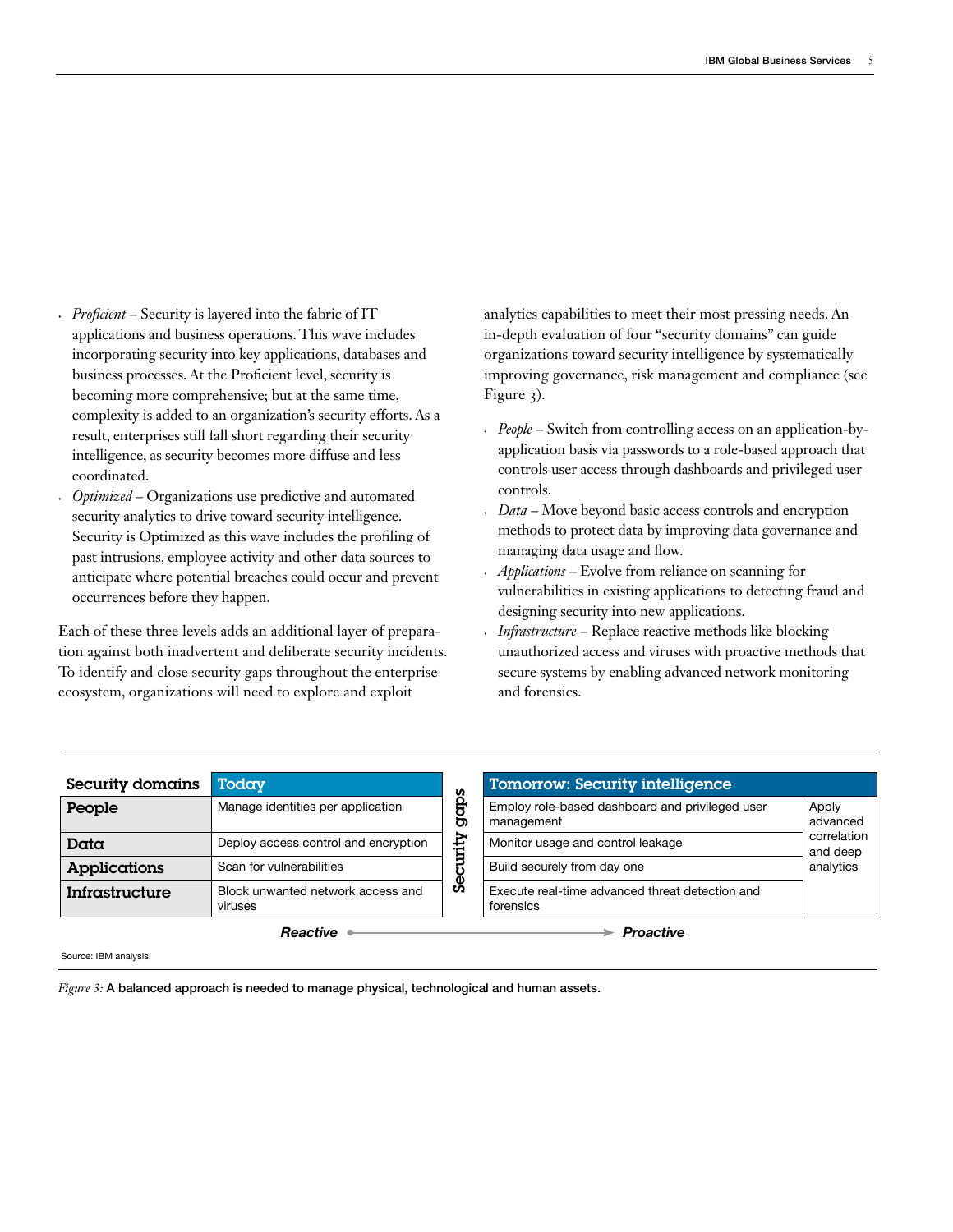## A three-point plan for the boardroom

C-suite executives need to take three important steps toward building security intelligence:

- **• Get informed.** Take a structured approach to assessing business and IT risks.
- **• Get aligned.** Implement and enforce security excellence across the extended enterprise.
- **• Get smart.** Use analytics to proactively highlight risks and identify, monitor and address threats.

#### **1. Get informed**

Getting informed involves addressing IT security risk as part of the larger Enterprise Risk Management Framework (see Figure 4).



Source: IBM Institute for Business Value. "2010 IBM Global IT Risk Study." September 2010.

*Figure 4:* Major steps to address operational risk management.

This structured approach to assessing business and IT risks includes identifying key threats and compliance mandates; reviewing existing security risks and challenges; implementing and enforcing risk management processes and common control frameworks; and executing incident management processes when crises occur. Another important action is to empower a Risk Executive at the C-level who maintains regular interlock with the Board of Directors and peers about security-related issues and drives the IT risk conversations into the business.

Respondents to the IBM Global IT Risk Study agreed that investing in IT risk management can provide significant business benefits, particularly in the areas of business continuity (74 percent) and safeguarding the company's reputation  $(32$  percent, see Figure  $5)$ . According to respondents, managing IT risk should be viewed as more than a defensive tactic. They also cited increased agility, lower costs, new growth opportunities and lower complexity as benefits realized by better management of IT risks.<sup>7</sup>



Source: IBM Institute for Business Value. "2010 IBM Global IT Risk Study." September 2010.

*Figure 5:* The benefits of improving IT risk management.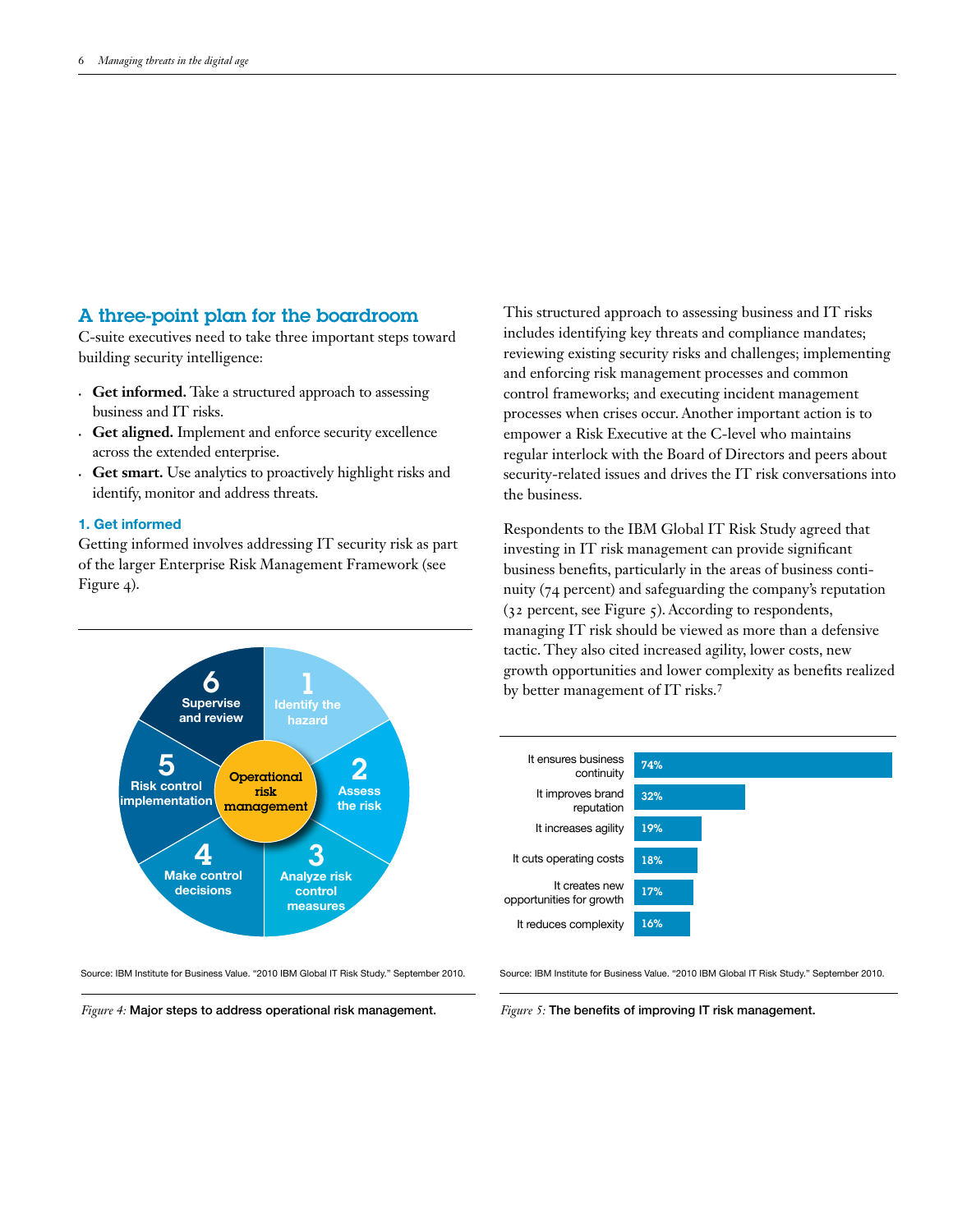#### **Case example:**

*Audit challenges related to IT security control risks spark IT governance revamp*

A large U.S. financial institution was facing significant IT governance and business controls challenges both within and outside the company. Its external auditor cited a number of significant deficiencies, including Sarbanes-Oxley (SOX) weaknesses, while internal audits generated multiple unfavorable IT security reports.

The company prepared to implement a comprehensive, strong governance program based on industry best practices, as well as a system to help ensure the new controls were regularly updated and improved. The process began with a comprehensive evaluation of the company's security and entire system of controls, including IT general controls, application controls and IT governance. The organization's information security governance was assessed, including reviewing security processes and writing or updating policies, standards and procedures.

The identified gaps were closed through the establishment of four IT governance committees with clear policies, standards and procedures. In addition, the company implemented an IT governance framework and supporting toolset that successfully remediated issues and weaknesses relating to financial reporting in the areas of security, data integrity, change management and operations.

As a result of these efforts, this financial institution achieved a clean financial statement audit and SOX opinion from its external auditor – something that had eluded it in the prior three years. This allowed the company to register a new common stock offering with the Securities and Exchange Commission (SEC) which increased investor confidence and increased its stock value. Further, it was able to institutionalize the IT governance lifecycle program to enable continuous improvement of its IT governance and security processes and practices.

#### **2. Get aligned**

Security does not stop at the organizational boundaries. Successful firms need to implement and enforce security excellence across the extended enterprise. This includes involving key stakeholders, including:

- *• Customers* Develop and communicate personal information policies. Remain transparent and rapidly address privacy breaches.
- *Employees* Set clear security and privacy expectations. Provide education to identify and address security risks. Manage the access and usage of both systems and data.
- *• Partners –* Work with organizations across the supply chain to develop and implement security standards. Report on and manage risks, including security incidents, as a normal part of business operations.
- *• Auditors –* Align enterprise and IT risk. Contribute to controls frameworks. Conduct regular reviews of regulatory and enterprise policies.
- *Regulators* Manage regulatory risks and demonstrate compliance with existing regulations. Review and modify existing controls based on changing requirements.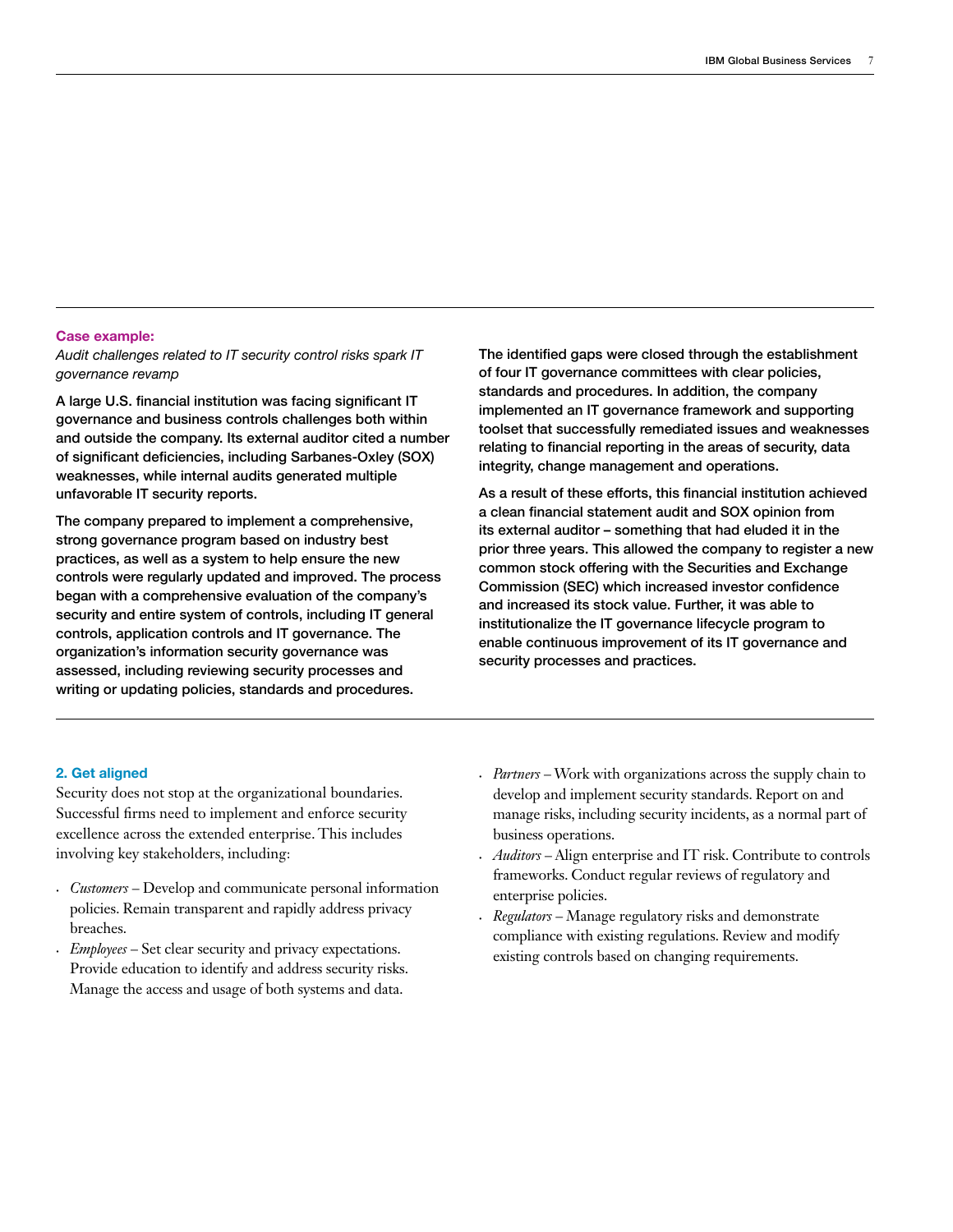#### **Case example:**

*Effective governance aids industry compliance and improves audit responsiveness*

Faced with a multitude of audits each year, a U.S. health insurer wanted to manage risk, implement and maintain prudent controls instead of having to react to each audit report. In addition, it hoped to reduce the impact these audits had on the business. At the same time, the company needed to establish compliance with new insurance industry regulatory requirements, such as those relating to the Health Insurance Portability and Accountability Act (HIPAA) and the National Association of Insurance Commissioners (NAIC) Model Audit Rule.

The solution involved an overhaul of the insurer's IT process governance structure. As part of this undertaking, the company instituted industry-standard IT governance controls that span all of its operations and business units, including governance for 15 critical IT processes. For each, a cyclical process was used, which identifies risk and defines the control framework by establishing, implementing and operating the governance procedures; testing them; and, finally, monitoring and reporting outcomes.

Not only do the new controls help the company monitor compliance with industry regulations and standards, they better align business and IT, help manage risk and help increase security. The company now has a more efficient, consistent response to audits – and has reduced the amount of effort needed for audit response by approximately half.

#### **3. Get smart**

Use analytics to proactively highlight risks and identify, monitor and address threats. As enterprises need to bolster their security defenses, the use of predictive analytics plays an increasingly important role (see Figure 6). They can do sophisticated correlation to detect advanced persistent threats, have a sense of governance and have automated enterprise risk processes in place – critical building blocks for enabling security intelligence.

This includes the ability to:

- • Identify previous breach patterns and outside threats to predict potential areas of attack
- • Mine employee systems behavior to identify patterns of potential misuse
- Monitor the external environment for potential security threats.

|                          |              | People                                                                         | Data                                            | Applications                                                                   | Infrastructure                                                 |
|--------------------------|--------------|--------------------------------------------------------------------------------|-------------------------------------------------|--------------------------------------------------------------------------------|----------------------------------------------------------------|
| intelligence<br>Security | Optimized    | • Governance, risk and compliance<br>• Advanced correlation and deep analytics |                                                 |                                                                                |                                                                |
|                          |              | • Role-based analytics<br>• Privileged user controls                           | • Data flow analytics<br>• Data governance      | Secure application<br>$\bullet$<br>development<br>Fraud detection<br>$\bullet$ | • Advanced network<br>monitoring/forensics<br>• Secure systems |
|                          | Proficient   | • Identity management<br>• Strong authentication                               | • Activity monitoring<br>• Data loss prevention | Application firewall<br>$\bullet$<br>Source code scanning<br>$\bullet$         | • Asset management<br>Endpoint/network<br>security management  |
|                          | <b>Basic</b> | • Passwords and user<br>IDs                                                    | $\bullet$ Encryption<br>• Access control        | Vulnerability scanning<br>$\bullet$                                            | Perimeter security<br>• Anti-virus                             |

Source: IBM analysis.

*Figure 6:* Using analytics to proactively highlight risks and identify, monitor and address threats.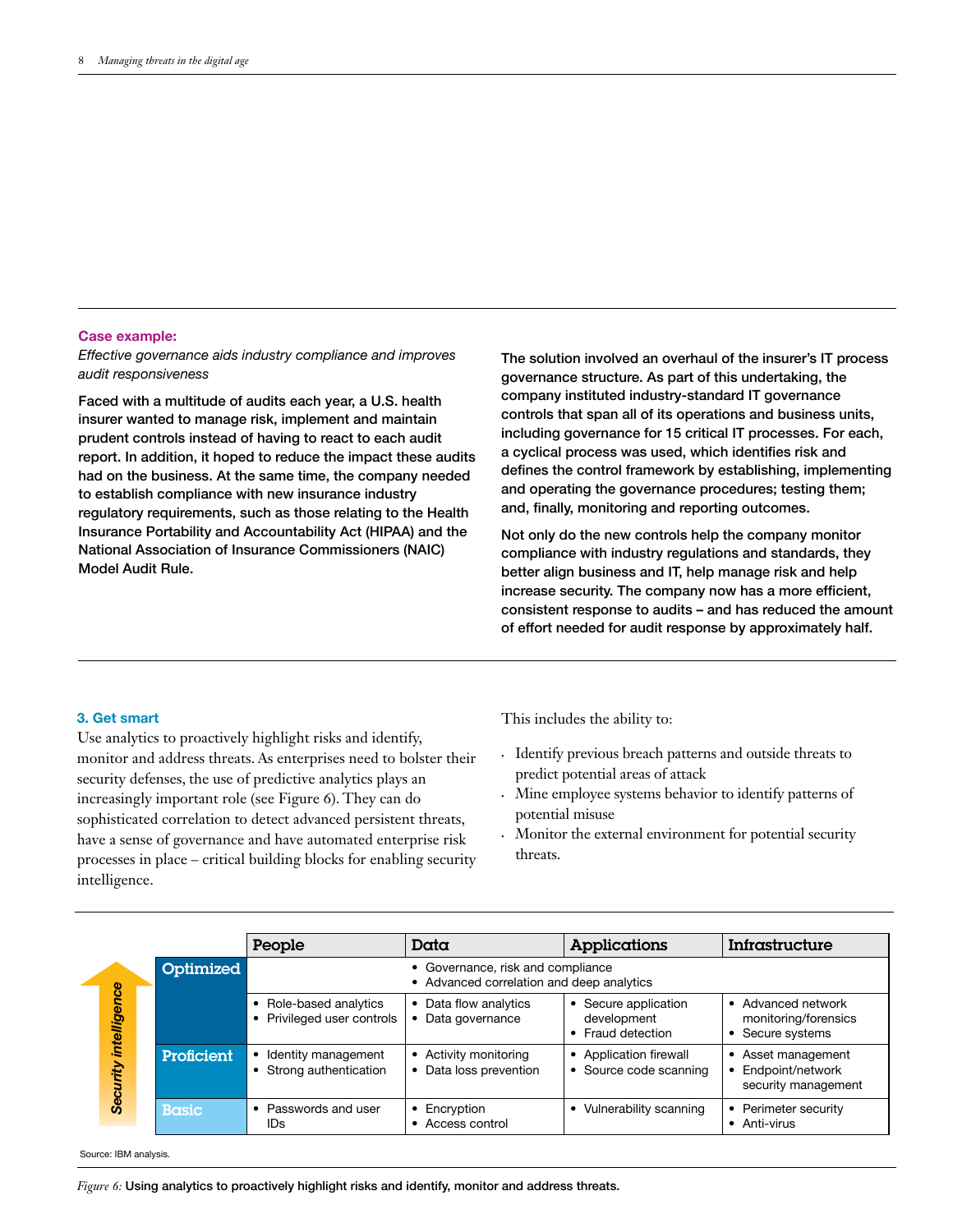#### **Case example:**

*Analytics help upgrade security risk capabilities* 

While seeking a "smarter" way to address threats, a global pharmaceutical company also wanted to reduce the cost and complexity of its multi-vendor security environment. A lack of correlation between reported threats and vulnerability data in its old security infrastructure made it difficult to identify truly critical incidents. In addition, skilled resources were needed to proactively monitor alerts in real time from multiple security devices and take action before breaches occurred.

Using security software solutions, consulting expertise and managed services, the company was able to both expand

protection and reduce cost and complexity. Now, millions of multi-vendor security events are analyzed across the company's computing environment, and sophisticated analytics process real-time security event data. Expert remediation guidance is used to rapidly correct issues and reduce vulnerability windows. In addition, reports allow the organization to track and trend vulnerability and threat data over time to gain a broader view of its security posture.

As part of this security transformation, the company was able to consolidate five vendor environments to one. Even more important, by taking a proactive approach, the company reduced its security management costs by 57 percent, while critical security events dropped from 10,000 per day to 15.

## Are you building security intelligence?

Based on the potential for threats, and the opportunities to mitigate these risks using more advanced security intelligence, organizations should consider their answers to the following questions:

#### **Across security domains**

- • What is your plan to assess your security risks?
- • How are you able to detect threats and report compliance across domains?
- • Do you have a log retention and audit capability?
- • Which processes do you use to handle incident response and disaster recovery?
- How do you involve key internal and external stakeholders in security matters?

#### **People**

- • To what extent have you rolled out an identity program?
- • How do you know what authorized users are doing?
- • What is your plan to automate identity and role-based management?

#### **Data**

- • In what ways have you classified and encrypted sensitive data?
- How do you know if sensitive data leaves your network?
- How do you monitor access to data, including privileged access?

#### **Applications**

- • How is security built into your application development process from day one?
- • How do you regularly test your website for vulnerabilities?
- What is your approach to test legacy applications for potential exposures?

#### **Infrastructure**

- • How do you promptly patch connected devices?
- • In what ways do you monitor in- and out-bound network traffic?
- How are you building security into new initiatives (such as cloud, mobile and the like)?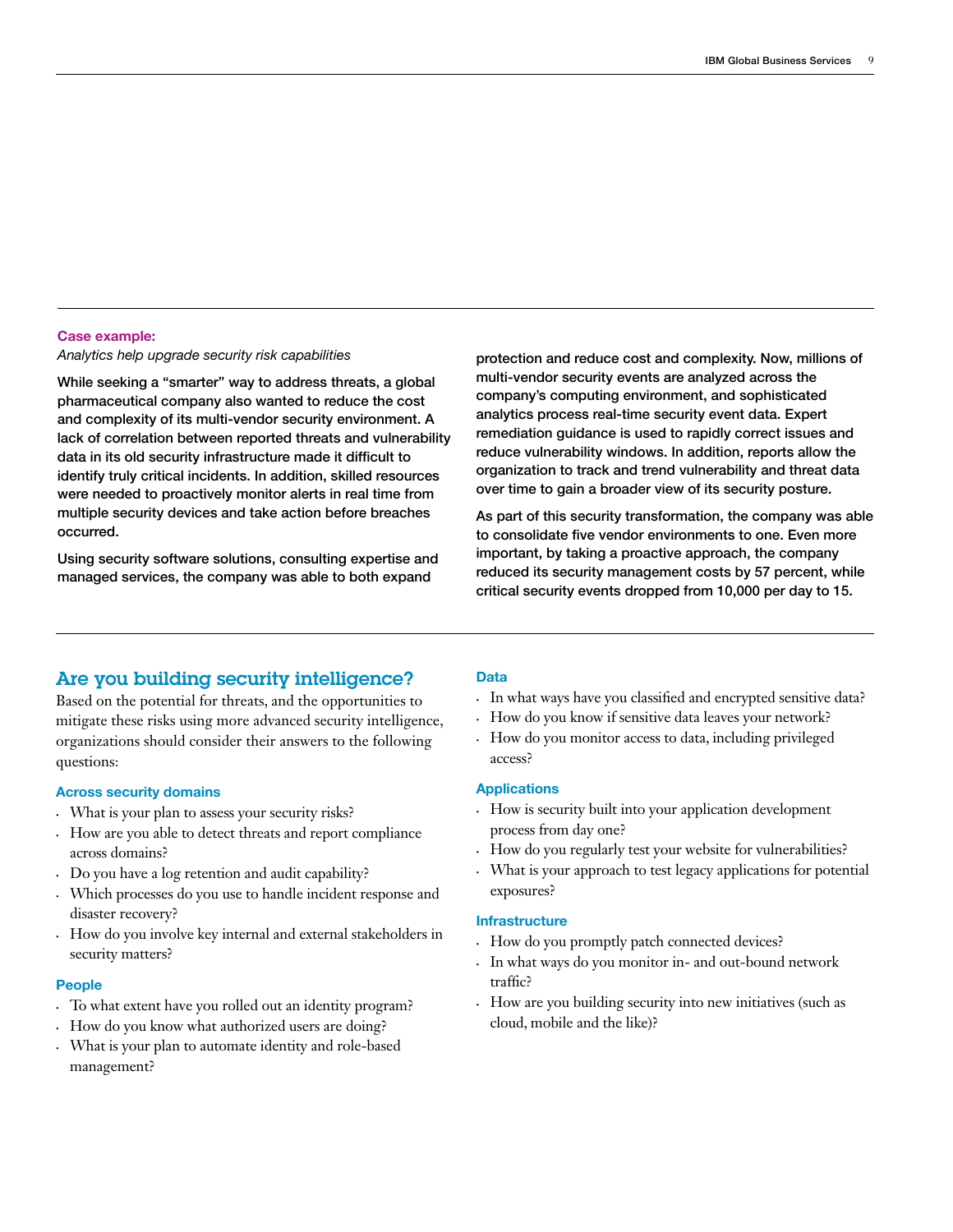## Conclusion: Real risks demand an integrated C-suite

In today's increasingly complex and interconnected world, risks are real and increasing exponentially. An enterprise that delegates security matters solely to the CIO is compounding its risk factors. More than ever, each member of the enterprise's leadership owns a significant stake – and a powerful role – in securing the data and intellectual capital that flows through the organization (see Figure 7). There is one common denominator: security today is more than a purely technical issue. Rather it requires a frank discussion about risk, investment and taking a preventative approach to security issues.

Clearly, not every potential risk and contingency can be addressed in a cost-effective manner. Organizations must prioritize the business impact of potential risks instead of trying to protect against every conceivable threat. However, this prioritization depends on input from multiple C-suite executives who provide unique perspectives on their particular disciplines.

To learn more about this IBM Institute for Business Value study, please contact us at *iibv@us.ibm.com*. For a full catalog of our research, visit:

#### **ibm.com**/iibv

Be among the first to receive the latest insights from the IBM Institute for Business Value. Subscribe to IdeaWatch, a monthly e-newsletter featuring executive reports that offer strategic insights and recommendations based on our research:

**ibm.com**/gbs/ideawatch/subscribe

| <b>CEO</b>                                                                    | CCFO                                                                | COO                                                                      | <b>CIO</b>                                                                                    | <b>CHRO</b>                                                                      | <b>CMO</b>                                                      |
|-------------------------------------------------------------------------------|---------------------------------------------------------------------|--------------------------------------------------------------------------|-----------------------------------------------------------------------------------------------|----------------------------------------------------------------------------------|-----------------------------------------------------------------|
| Prevent security<br>risks from<br>impacting<br>shareholder value<br>and trust | Know the financial<br>implications of<br>adverse security<br>events | Evaluate impact<br>of IT systems<br>disruptions on<br>ongoing operations | Understand the<br>fallout effects of<br>information security<br>lapses across the<br>business | Determine risks<br>associated with<br>unwarranted<br>release of<br>employee data | Address brand<br>issues associated<br>with security<br>breaches |

Source: IBM analysis.

*Figure 7:* Security is a C-suite responsibility.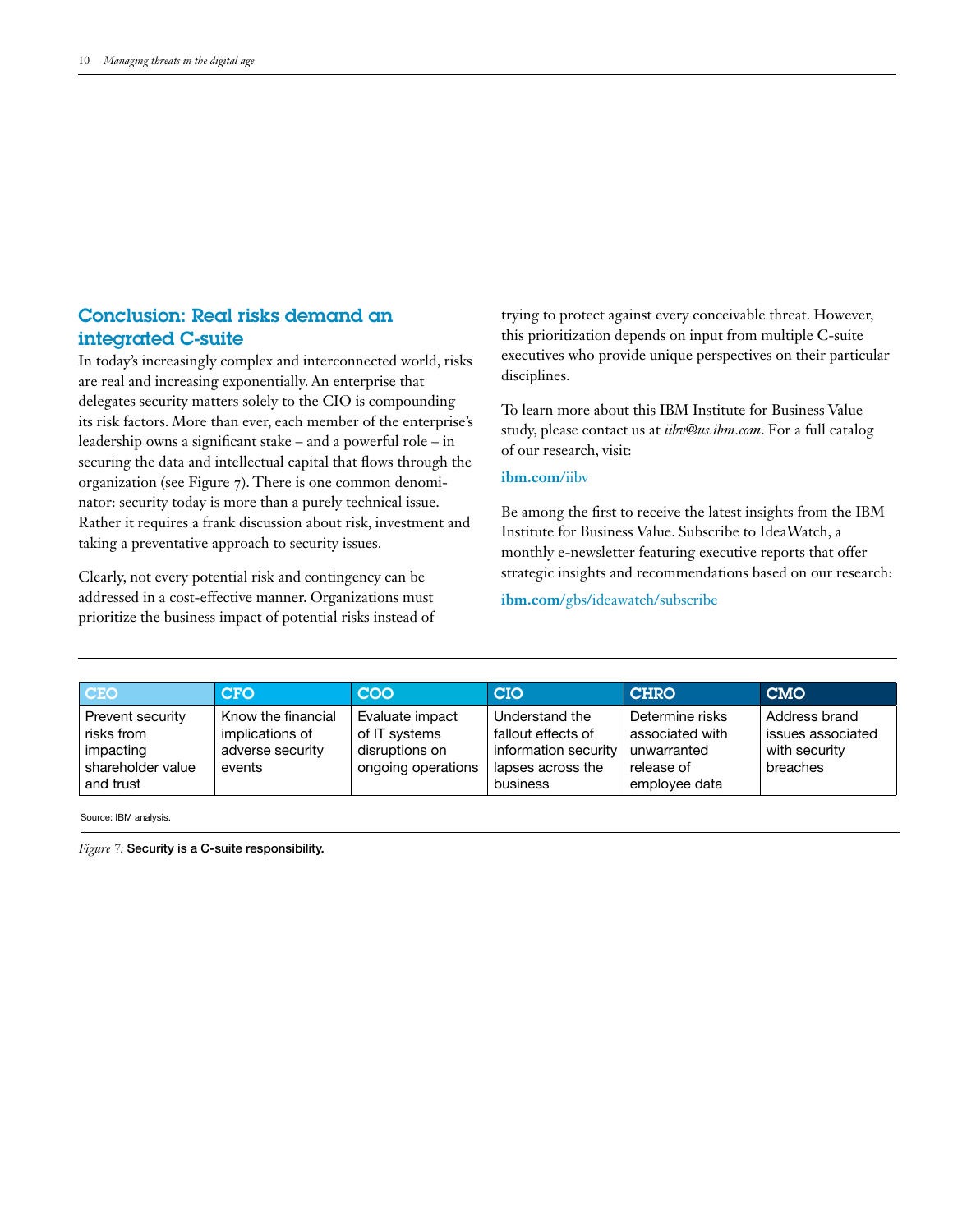## The right partner for a changing world

At IBM, we collaborate with our clients, bringing together business insight, advanced research and technology to give them a distinct advantage in today's rapidly changing environment. Through our integrated approach to business and execution, we help turn strategies into action. And with expertise in 17 industries and global capabilities that span 170 countries, we can help clients globally anticipate change and profit from new opportunities.

### About the authors

John Lainhart is the IBM Global Business Services' Global Security & Privacy Service Area Leader and U.S. Public Sector Cybersecurity & Privacy Service Area Leader. He represents IBM on the American Institute of Certified Public Accountant's (AICPA) Assurance Services Executive Committee's Data Integrity Task Force and the Strategic Advisory Council for the Center for Internet Security. He has held numerous positions in the Information Systems Audit and Control Association/IT Governance Institute, including International President and currently is a member of the Framework Committee and serves as Co-chair of the CobiT® 5 Task Force and Principal Volunteer Advisor for IT Governance, CobiT®, ValIT® and RiskIT® related initiatives. He can be reached at *john.w.lainhart@us.ibm.com*.

Steve Robinson is General Manager, IBM Security Solutions, with worldwide responsibility for IBM security initiatives across the security products and services divisions. As strategy leader, he provides guidance to the development teams in software, hardware and services, as well as the marketing and security sales teams. Prior to this role, Steve was Vice President, Worldwide Sales, IBM Rational Software since 2005 with responsibility for the sales strategy and execution for the Rational brand, leading a worldwide force of over 1,000 sales professionals, channel teams and an extended community of strategic relationships including business partners, system integrators and ISVs. Steve joined IBM in 1984 and has held numerous executive and management positions in sales, technical services, and product management. He can be reached at *steve\_robinson@us.ibm.com*.

Marc van Zadelhoff is the Director of Worldwide Strategy for IBM Security Solutions, responsible for overall offering management, budget and positioning for IBM's software and services portfolio globally. In this role, he runs IBM's customer Board of Advisors and meets with customers globally to develop IBM's direction. Previously at IBM, Marc has run security M&A for Tivoli, the marketing team for the acquired Internet Security Systems (ISS) division and most recently, Strategy, Portfolio & Business Development for IBM Security Services in the Global Technology Services division. Marc began his career as a strategy consultant. He can be reached at *marc.vanzadelhoff@us.ibm.com*.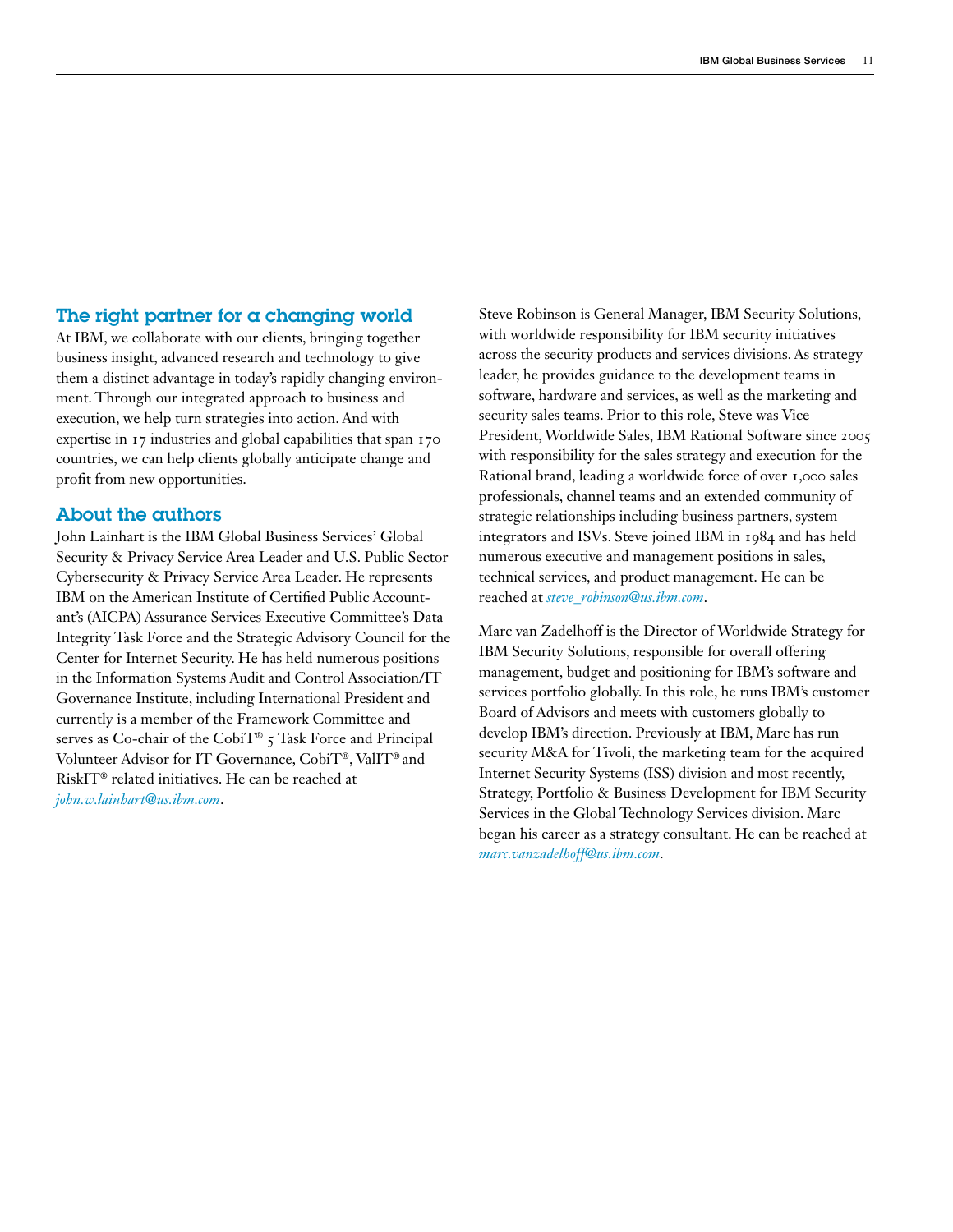## **Contributors**

Linda Ban, Global CIO Study Director, AIS Studies, IBM Institute for Business Value, IBM Global Business Services

Hans A.T. Dekkers, Associate Partner, IBM Global Business Services

Peter Korsten, Partner and Vice President, Global Leader, IBM Institute for Business Value, IBM Global Business Services

Eric Lesser, Research Director and North American Leader, IBM Institute for Business Value, IBM Global Business Services

Kristin Lovejoy, Vice President, IT Risk, IBM BT/CIO organization

Wolfram Stein, Partner and Vice President, Global Strategy & Transformation Service Line Leader Executive, Consulting Services, IBM Global Business Services

Nichola Tiesenga, Partner, Public Sector, Cybersecurity and Privacy, IBM Global Business Services

Marisa Viveros, Vice President, IBM Security Services, IBM Global Technology Services

#### References

- 1 International Telecommunications Union. "Global Number of Internet Users, total and per 100 Inhabitants, 2000-2010." United Nations. http://www.itu.int/ITU-D/ict/statistics/ material/excel/2010/Internet\_users\_00-10\_2.xls
- 2 Ericsson. "More than 50 billion connected devices taking connected devices to mass market and profitability." February 14, 2011. http://www.ericsson.com/news/110214\_ more\_than\_50\_billion\_244188811\_c
- 3 IDC "Digital Universe Study," sponsored by EMC. May 2010.
- 4 McMillan, Robert. "Siemens: Stuxnet worm hit industrial systems." *ComputerWorld*. September 14, 2010. http://www. computerworld.com/s/article/print/9185419/Siemens\_ Stuxnet\_worm\_hit\_industrial\_systems?taxonomyName=Net work+Security&taxonomyId=142
- 5 Greene, Tim. "Worst-case projected cost of Epsilon breach: \$4B." *NetworkWorld*. May 1, 2011. http://www.networkworld.com/news/2011/050111-epsilon-breach-costs.html
- 6 Fildes, Jonathan. "What is Wikileaks?" BBC. December 7, 2010. http://www.bbc.co.uk/news/technology-10757263
- 7 Ban, Linda B., Richard Cocchiara, Kristin Lovejoy, Ric Telford and Mark Ernest. "The evolving role of IT managers and CIOs." IBM Institute for Business Value. September 2010. http://www-935.ibm.com/services/us/gbs/ thoughtleadership/ibv-global-it-risk-study.html